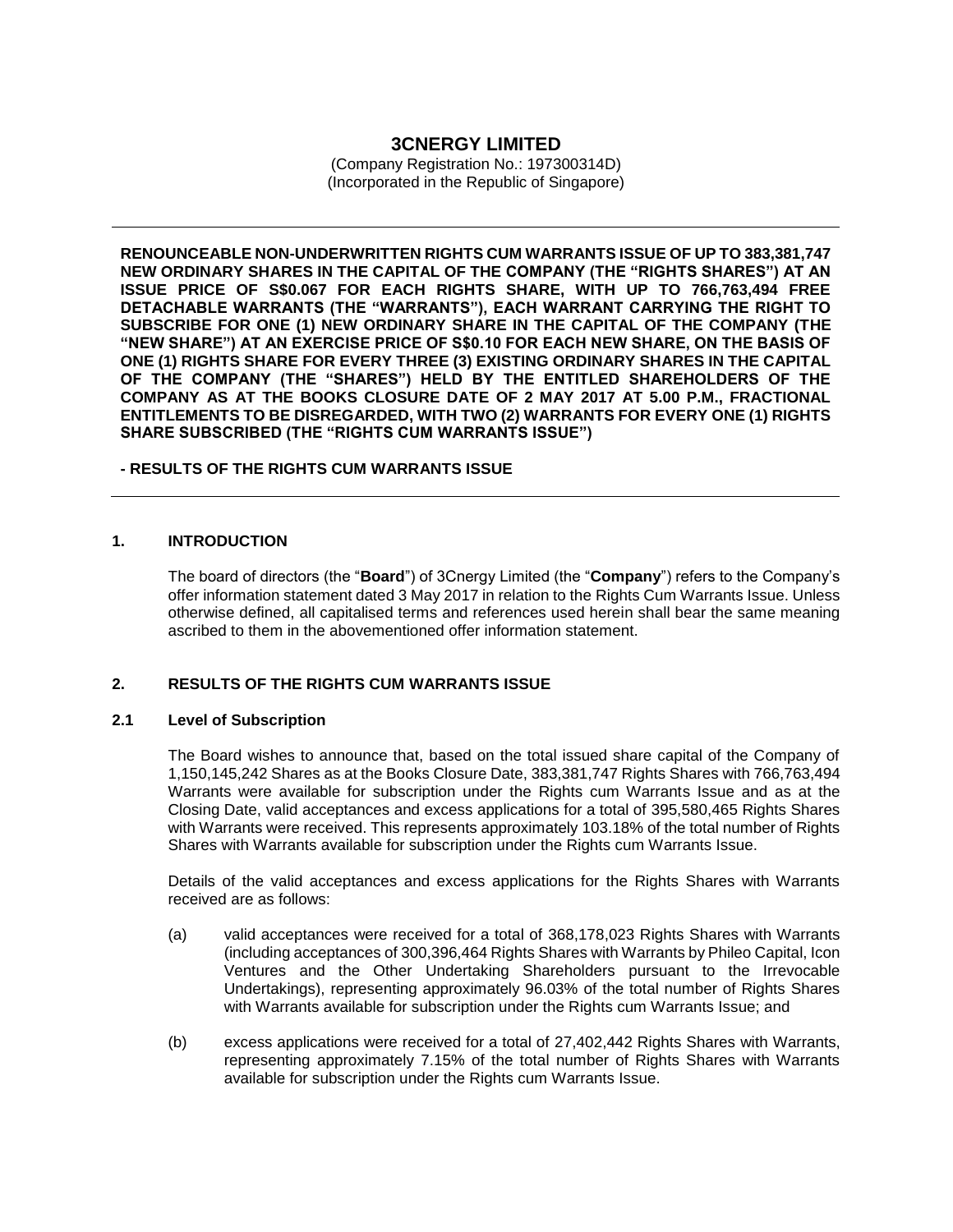### **2.2 Allocation of Rights Shares with Warrants for Excess Applications**

A total of 15,203,724 Rights Shares with Warrants which were not validly taken up or accepted for any reason by the Entitled Shareholders and/or their renouncees under the Rights cum Warrants Issue were allotted to satisfy Excess Applications.

In compliance with its obligations under the listing rules of the SGX-ST, the Company had, in the allotment of any excess Rights Shares with Warrants, given preference to the rounding of odd lots, and Substantial Shareholders and Directors who have control or influence over the Company in connection with the day-today affairs of the Company or the terms of the Rights cum Warrants Issue, or have representation (direct or through a nominee) on the Board, had ranked last in priority for the rounding of odd lots and allotment of excess Rights Shares with Warrants.

## **2.3 Allotment of Rights Shares with Warrants**

In the case of Entitled Depositors, Purchasers and Entitled Scripholders and their renouncees with valid acceptances of Rights Shares with Warrants and successful applications for Excess Rights Shares with Warrants and (in the case of such Entitled Scripholders) who have furnished valid Securities Account numbers in the relevant form comprised in the PAL, share certificates representing such number of Rights Shares and Warrant Certificates representing such number of Warrants will be registered in the name of CDP or its nominee and despatched to CDP within ten (10) Market Days after the Closing Date and CDP will thereafter credit such number of Rights Shares and Warrants to their relevant Securities Accounts. CDP will then send to the relevant subscribers by ordinary post, at their own risk, a notification letter stating the number of Rights Shares and Warrants that have been credited to their respective Securities Accounts.

In the case of Entitled Scripholders and their renouncees with valid acceptances of Rights Shares with Warrants and successful applications of Excess Rights Shares with Warrants and who have, *inter alia*, failed to furnish or furnished incorrect or invalid Securities Account numbers in the relevant form in the PAL, share certificates representing such number of Rights Shares and Warrant Certificates representing such number of Warrants will be despatched by ordinary post, at their own risk, to their respective mailing addresses in Singapore as maintained with the Share Registrar within ten (10) Market Days after the Closing Date. The physical certificates will not be valid for delivery pursuant to trades done on Catalist under the book-entry (scripless) settlement system although they will continue to be *prima facie* evidence of legal title.

#### **2.4 "Nil-paid" rights in respect of Foreign Shareholders**

Of the provisional allotment of 259,994 Rights Shares with Warrants which would otherwise have been provisionally allotted to Foreign Shareholders, a total of 259,994 have been sold "nil-paid" on the SGX-ST.

The net proceeds from the sale of the provisional allotment of 259,994 Rights Shares with Warrants, after deduction of all expenses therefrom, will be pooled and thereafter distributed to Foreign Shareholders in proportion to their respective shareholdings or, as the case may be, the number of Shares entered against their names in the Depository Register as at the Books Closure Date and sent to them at their own risk by ordinary post, provided that where the amount of net proceeds to be distributed to any single Foreign Shareholder is less than S\$10.00, the Company shall be entitled to retain or deal with such net proceeds as the Directors may, in their absolute discretion, deem fit and no Foreign Shareholder shall have any claim whatsoever against the Company, the Directors, the Manager, the Sponsor, CDP, the Share Registrar or their respective officers in connection therewith.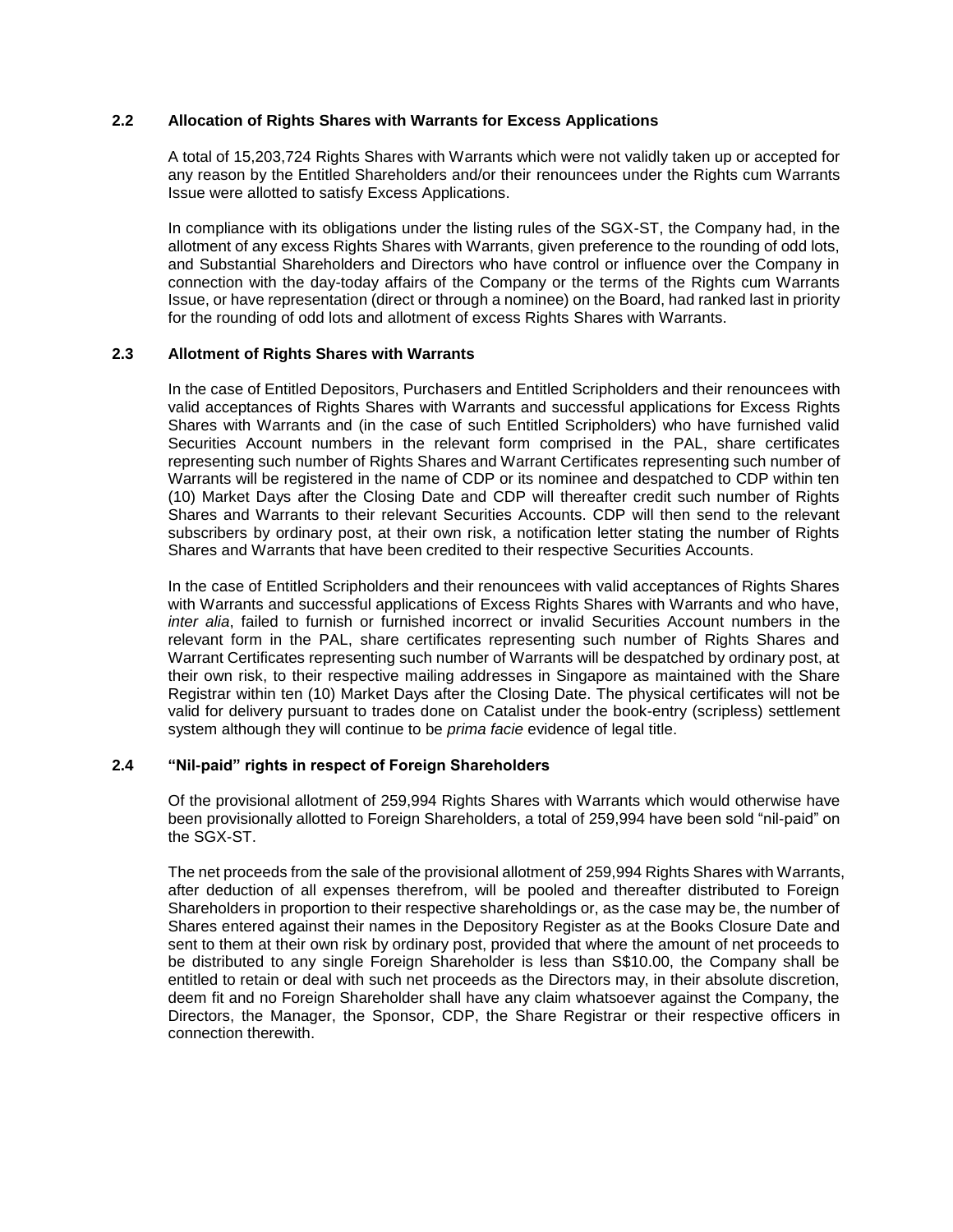### **3. INVALID/UNSUCCESSFUL ACCEPTANCES AND EXCESS APPLICATIONS**

Where any acceptance of Rights Shares with Warrants and/or application for Excess Rights Shares with Warrants is invalid or unsuccessful in full or in part, the amount paid on acceptance and/or application will be returned or refunded to such applicants by CDP on behalf of the Company without interest or any share of revenue or other benefit arising therefrom within fourteen (14) days after the Closing Date by any one or a combination of the following:

- (a) where the acceptance and/or application had been made through Electronic Application through an ATM, by crediting the relevant applicant's bank account with the relevant Participating Bank at the relevant applicant's own risk, the receipt by such bank being a good discharge to the Company and CDP of their obligations, if any, thereunder;
- (b) where the acceptance and/or application had been made through the Share Registrar, by means of a crossed cheque drawn in Singapore currency on a bank in Singapore and sent by ordinary post at the relevant applicant's own risk to the relevant applicant's mailing address as recorded with the Share Registrar; and/or
- (c) where the acceptance and/or application had been made through CDP, by means of a crossed cheque drawn in Singapore currency on a bank in Singapore and sent by ordinary post at the relevant applicant's own risk to the relevant applicant's mailing address as maintained with CDP or in any such manner as they may have agreed with CDP for the payment of any cash distributions, as the case may be.

## **4. ISSUE AND LISTING OF THE RIGHTS SHARES AND THE WARRANTS**

The Company expects the Rights Shares with Warrants to be issued on 29 May 2017.

The Rights Shares are expected to be listed and quoted on the Official List of the SGX-ST with effect from 9.00 a.m. on 30 May 2017 and the Warrants are expected to be listed and quoted on the Official List of the SGX-ST with effect from 9.00 a.m. on 31 May 2017. Further announcements on the above will be made by the Company in due course.

The listing and quotation notice granted by the SGX-ST for admission to Catalist and the dealing in, listing of and quotation for, the Rights Shares, the Warrants and the New Shares are in no way reflective of, and are not to be taken as an indication of the merits of the Rights cum Warrants Issue, the Rights Shares, the Warrants, the New Shares, the Company, its subsidiaries and their securities.

The Company wishes to take this opportunity to thank Shareholders for their support towards the successful completion of the Rights cum Warrants Issue.

#### **By Order of the Board**

Anne Tong Kooi Lian Managing Director and Chief Executive Officer 25 May 2017

*This announcement has been prepared by the Company and its contents have been reviewed by the Company's sponsor, CIMB Bank Berhad, Singapore Branch (the "Sponsor") for compliance with the relevant rules of the Singapore Exchange Securities Trading Limited (the "SGX-ST"). The Sponsor has not independently verified the contents of this announcement. This announcement has not been examined or approved by the SGX-ST and the SGX-ST and Sponsor assume no responsibility for the contents of this announcement, including the correctness of any of the statements or opinions made or reports contained*